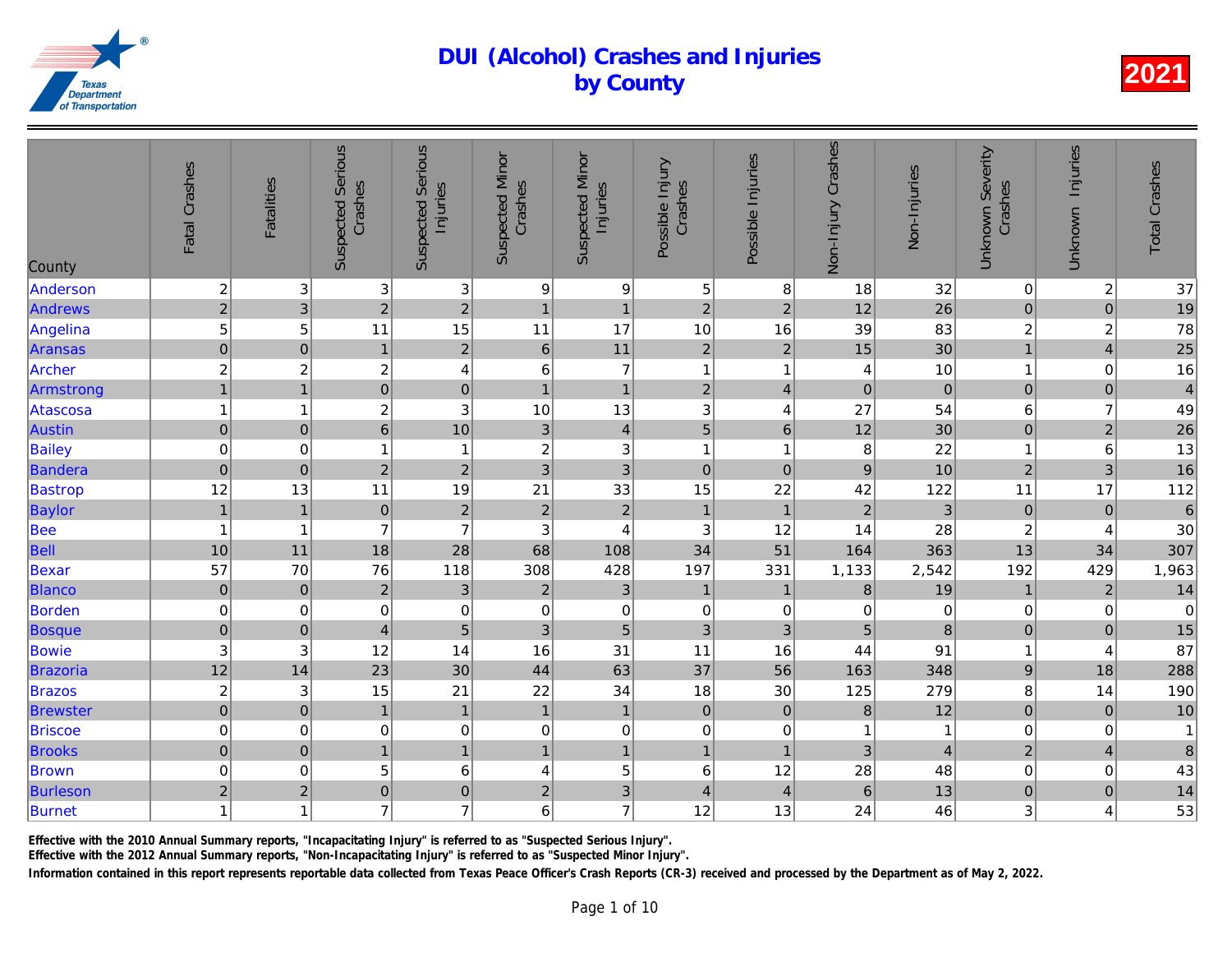| County           | Fatal Crashes           | <b>Fatalities</b>       | <b>Suspected Serious</b><br>Crashes | <b>Suspected Serious</b><br>Injuries | <b>Suspected Minor</b><br>Crashes | <b>Suspected Minor</b><br>Injuries | Possible Injury<br>Crashes | Possible Injuries       | Non-Injury Crashes | Non-Injuries   |
|------------------|-------------------------|-------------------------|-------------------------------------|--------------------------------------|-----------------------------------|------------------------------------|----------------------------|-------------------------|--------------------|----------------|
| Caldwell         | $\mathbf{1}$            | $\mathbf 1$             | $\sqrt{5}$                          | $\bf 8$                              | 12                                | 16                                 | 10                         | 12                      | 16                 | 42             |
| Calhoun          | $\mathbf{1}$            | $\overline{\mathbf{c}}$ | 3                                   | 3                                    | 6                                 | $\overline{7}$                     | $\overline{4}$             | 4                       | 17                 | 36             |
| Callahan         | $\mathbf{1}$            | $\mathbf{1}$            | $\overline{2}$                      | $\overline{c}$                       | $\,6\,$                           | $\overline{7}$                     | $\mathbf{1}$               | 6                       | $\boldsymbol{9}$   | 23             |
| Cameron          | $\,6$                   | 6                       | 31                                  | 41                                   | 54                                | 80                                 | 61                         | 96                      | 255                | 564            |
| Camp             | $\overline{2}$          | $\overline{2}$          | $\pmb{0}$                           | $\mathbf 0$                          | $\mathbf 2$                       | $\sqrt{2}$                         | $\overline{2}$             | 3                       | 10                 | 14             |
| Carson           | $\mathbf 0$             | $\mathbf 0$             | 0                                   | $\pmb{0}$                            | $\overline{\mathbf{1}}$           | $\mathbf{1}$                       | $\mathbf{1}$               | -1                      | 1                  | 5              |
| Cass             | $\sqrt{3}$              | 3                       | $\overline{4}$                      | $\,6\,$                              | $\overline{4}$                    | $\overline{5}$                     | $\sqrt{2}$                 | $\mathbf 2$             | 12                 | 18             |
| Castro           | $\mathbf{1}$            | 1                       | 1                                   | $\mathbf{1}$                         | 3                                 | 4                                  | $\pmb{0}$                  | $\mathbf 0$             | $\overline{1}$     | $\mathbf{1}$   |
| <b>Chambers</b>  | $\mathbf{1}$            | $\overline{2}$          | 8                                   | 11                                   | 10                                | 13                                 | $\boldsymbol{9}$           | 17                      | 42                 | 110            |
| Cherokee         | 5                       | $\boldsymbol{9}$        | 8                                   | 11                                   | 11                                | 20                                 | $\boldsymbol{2}$           | $\,6\,$                 | 29                 | 50             |
| <b>Childress</b> | $\overline{0}$          | $\mathbf 0$             | 1                                   | $\mathbf{1}$                         | $\mathbf{1}$                      | $\overline{1}$                     | $\mathbf{1}$               | $\mathbf{1}$            | $\mathbf{1}$       | $\overline{1}$ |
| <b>Clay</b>      | $\mathbf 0$             | 0                       | 1                                   | $\mathbf{1}$                         | $\overline{1}$                    | $\mathbf{1}$                       | $\mathbf{1}$               | $\overline{\mathbf{1}}$ | 10                 | 14             |
| Cochran          | $\pmb{0}$               | $\mathbf 0$             | $\pmb{0}$                           | $\pmb{0}$                            | $\mathbf 0$                       | $\pmb{0}$                          | $\mathbf{1}$               | $\mathbf{1}$            | $\mathbf{1}$       | $\overline{1}$ |
| Coke             | $\pmb{0}$               | $\mathbf 0$             | $\mathbf 0$                         | $\mathbf 0$                          | $\overline{1}$                    | $\mathbf{1}$                       | $\pmb{0}$                  | 0                       | 4                  | 8              |
| Coleman          | $\mathbf{1}$            | $\overline{1}$          | $\overline{0}$                      | $\overline{2}$                       | $\overline{1}$                    | $\mathbf{1}$                       | $\mathbf 0$                | $\mathbf 0$             | $\overline{7}$     | 10             |
| Collin           | 20                      | 20                      | 46                                  | 56                                   | 104                               | 142                                | 90                         | 154                     | 355                | 815            |
| Collingsworth    | $\overline{0}$          | $\pmb{0}$               | $\pmb{0}$                           | $\mathbf 0$                          | $\pmb{0}$                         | $\mathbf 0$                        | $\mathbf 0$                | $\mathbf 0$             | $\mathbf{1}$       | $\overline{1}$ |
| Colorado         | $\mathbf{1}$            | 1                       | 1                                   | $\overline{c}$                       | 6                                 | 8                                  | $\,6$                      | 9                       | $\overline{7}$     | 25             |
| Comal            | $\pmb{0}$               | $\pmb{0}$               | 20                                  | 25                                   | 28                                | 47                                 | 17                         | 63                      | 107                | 248            |
| Comanche         | $\mathbf{1}$            | 1                       | 5                                   | $\overline{7}$                       | $\ensuremath{\mathsf{3}}$         | $\,6$                              | $\mathbf{1}$               | 4                       | 15                 | 20             |
| Concho           | $\mathbf 0$             | $\pmb{0}$               | $\mathbf 0$                         | $\mathbf 0$                          | $\mathsf 0$                       | $\mathbf 0$                        | $\pmb{0}$                  | $\pmb{0}$               | $\overline{c}$     | $\overline{4}$ |
| Cooke            | $\overline{\mathbf{c}}$ | $\boldsymbol{2}$        | 5                                   | 5                                    | 4                                 | 6                                  | 4                          | 4                       | 26                 | 66             |
| Coryell          | $\overline{1}$          | $\overline{1}$          | $\overline{3}$                      | $\overline{\mathbf{4}}$              | 5                                 | $\overline{5}$                     | $\,$ 6 $\,$                | $\mathsf g$             | 29                 | 59             |
| <b>Cottle</b>    | $\mathbf 0$             | 0                       | $\mathbf 0$                         | $\mathsf 0$                          | $\mathbf 0$                       | $\mathbf 0$                        | $\mathbf 0$                | $\pmb{0}$               | 1                  | $\mathbf{1}$   |
| Crane            | $\mathbf{1}$            | $\overline{1}$          | $\overline{0}$                      | $\mathbf 0$                          | $\mathbf{1}$                      | $\mathbf{1}$                       | $\mathbf{1}$               | $\overline{1}$          | $\overline{4}$     | $\bf{8}$       |
| <b>Crockett</b>  | $\overline{\mathbf{c}}$ | $\boldsymbol{2}$        | $\mathbf 0$                         | $\mathbf{1}$                         | 1                                 | $\boldsymbol{2}$                   | $\pmb{0}$                  | $\,0\,$                 | 1                  | $\overline{a}$ |
| Crosby           | $\overline{2}$          | $\overline{c}$          | $\mathbf 2$                         | 3 <sup>1</sup>                       | $\mathbf 0$                       | $\overline{0}$                     | $\mathbf{1}$               | $\blacksquare$          | $\mathbf 0$        | $\overline{3}$ |

Effective with the 2010 Annual Summary reports, "Incapacitating Injury" is referred to as "Suspected Serious Injury".

Effective with the 2012 Annual Summary reports, "Non-Incapacitating Injury" is referred to as "Suspected Minor Injury".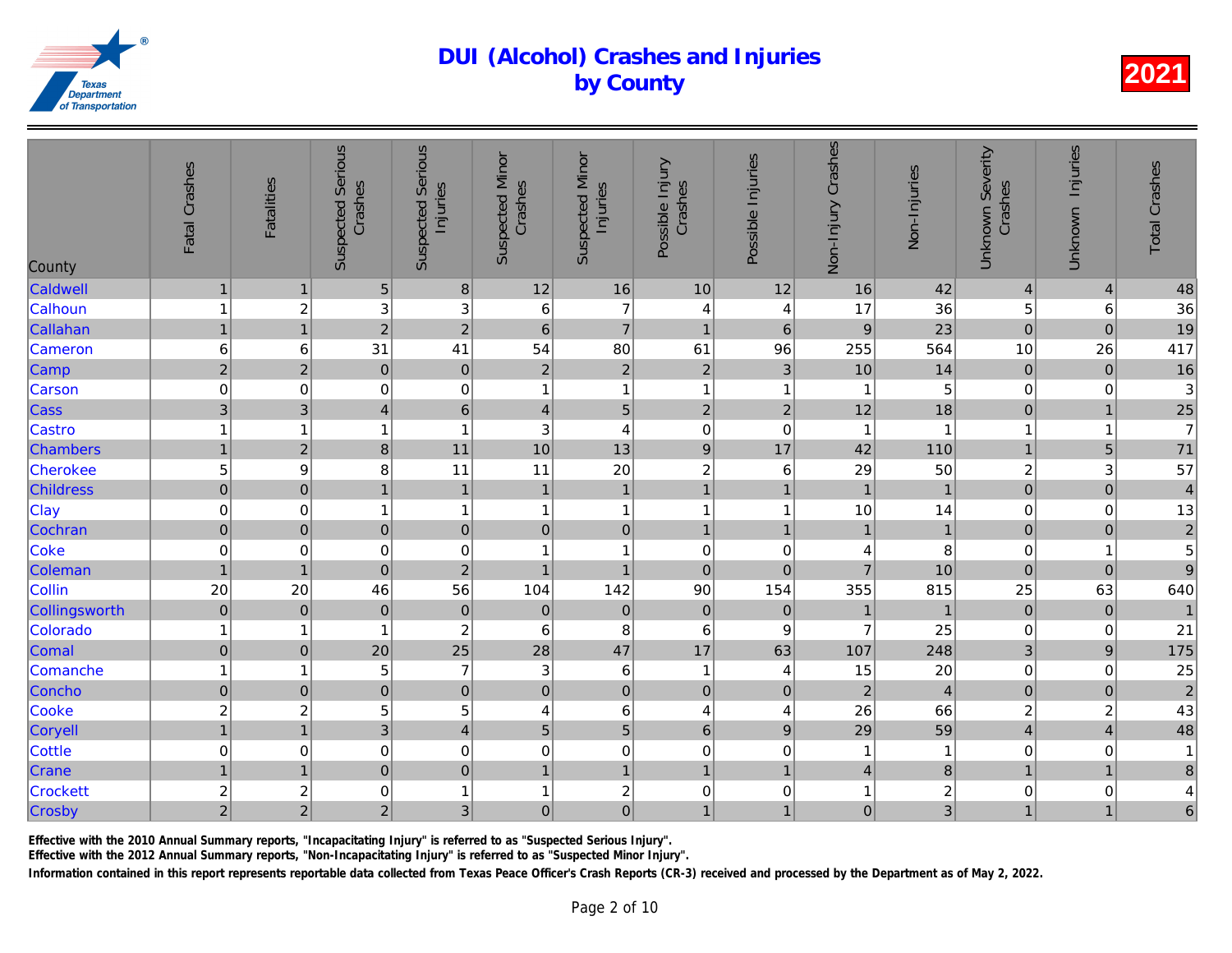| County            | Fatal Crashes             | <b>Fatalities</b> | <b>Suspected Serious</b><br>Crashes | <b>Suspected Serious</b><br>Injuries | <b>Suspected Minor</b><br>Crashes | <b>Suspected Minor</b><br>Injuries | Possible Injury<br>Crashes | Possible Injuries       | Non-Injury Crashes | Non-Injuries   |
|-------------------|---------------------------|-------------------|-------------------------------------|--------------------------------------|-----------------------------------|------------------------------------|----------------------------|-------------------------|--------------------|----------------|
| <b>Culberson</b>  | $\mathbf{1}$              | -1                | $\pmb{0}$                           | $\pmb{0}$                            | $\mathbf 0$                       | $\pmb{0}$                          | $\pmb{0}$                  | $\mathbf 0$             | $\pmb{0}$          | $\overline{0}$ |
| <b>Dallam</b>     | $\overline{0}$            | $\mathbf 0$       | $\overline{0}$                      | $\mathbf 0$                          | 3                                 | 3                                  | $\overline{2}$             | 3                       | $\overline{4}$     | 17             |
| <b>Dallas</b>     | 81                        | 97                | 140                                 | 210                                  | 379                               | 571                                | 326                        | 592                     | 1,260              | 3,239          |
| Dawson            | $\mathbf{3}$              | $\,6$             | $\mathbf{1}$                        | $\mathbf{1}$                         | $\mathbf{1}$                      | $\sqrt{2}$                         | $\mathbf{1}$               | $\sqrt{2}$              | 3                  | $\overline{4}$ |
| <b>Deaf Smith</b> | $\mathbf{1}$              | 1                 | $\boldsymbol{2}$                    | 4                                    | 6                                 | $\boldsymbol{9}$                   | $\mathbf{1}$               | 5                       | 11                 | 27             |
| <b>Delta</b>      | $\mathbf 0$               | $\overline{0}$    | $\mathbf 0$                         | $\mathbf 0$                          | $\mathbf 0$                       | $\mathbf 0$                        | $\mathbf 0$                | $\mathbf 0$             | $\overline{4}$     | $\overline{5}$ |
| Denton            | 12                        | 14                | 45                                  | 58                                   | 85                                | 125                                | 64                         | 96                      | 367                | 893            |
| <b>Dewitt</b>     | $\overline{0}$            | $\pmb{0}$         | $\mathbf 0$                         | $\mathbf 0$                          | $\overline{\mathbf{4}}$           | $\overline{4}$                     | $\mathbf 0$                | $\pmb{0}$               | $\sqrt{5}$         | 16             |
| Dickens           | $\mathbf 0$               | 0                 | $\mathbf 0$                         | $\mathbf 0$                          | $\boldsymbol{2}$                  | $\ensuremath{\mathsf{3}}$          | $\pmb{0}$                  | 0                       | 0                  | $\overline{0}$ |
| Dimmit            | $\pmb{0}$                 | $\pmb{0}$         | $\overline{1}$                      | $\overline{1}$                       | $\overline{2}$                    | 3                                  | $\mathbf 0$                | $\mathbf 0$             | $\,$ 6 $\,$        | 10             |
| Donley            | $\mathbf{1}$              | 1                 | 1                                   | $\overline{c}$                       | 1                                 | $\mathbf{1}$                       | $\mathbf{1}$               | 4                       | $\overline{c}$     | $\overline{4}$ |
| <b>Duval</b>      | $\mathbf 0$               | $\boldsymbol{0}$  | $\pmb{0}$                           | $\overline{0}$                       | 0                                 | $\pmb{0}$                          | $\boldsymbol{2}$           | $\mathbf 2$             | $\mathbf{1}$       | $\overline{4}$ |
| Eastland          | $\pmb{0}$                 | 0                 | 1                                   | $\overline{\mathbf{c}}$              | $\,6$                             | $\,6$                              | $\sqrt{3}$                 | 5                       | 9                  | 17             |
| Ector             | 17                        | 21                | 28                                  | 40                                   | 45                                | 59                                 | 33                         | 59                      | 173                | 408            |
| Edwards           | $\pmb{0}$                 | $\mathbf 0$       | $\pmb{0}$                           | $\mathbf 0$                          | $\boldsymbol{0}$                  | $\mathbf 0$                        | $\mathbf{1}$               | $\overline{1}$          | $\mathbf 0$        | $\overline{0}$ |
| Ellis             | $\bf{8}$                  | $\bf 8$           | 17                                  | 23                                   | 18                                | 27                                 | 18                         | 21                      | 67                 | 146            |
| <b>El Paso</b>    | 24                        | 25                | 35                                  | 53                                   | 162                               | 242                                | 101                        | 159                     | 467                | 1,084          |
| Erath             | $\overline{2}$            | $\mathbf 2$       | $\,6$                               | $\delta$                             | $\bf8$                            | 10                                 | $\,$ 6 $\,$                | 10                      | 29                 | 55             |
| Falls             | $\mathbf{1}$              | $\mathbf 1$       | 1                                   | $\mathbf{1}$                         | $\overline{1}$                    | $\mathbf{1}$                       | $\overline{\mathbf{c}}$    | $\boldsymbol{2}$        | $\overline{7}$     | $\overline{9}$ |
| Fannin            | $\mathsf 3$               | $\mathbf{3}$      | $\mathbf{3}$                        | 5                                    | 5                                 | $\overline{7}$                     | $\mathbf{1}$               | $\overline{\mathbf{4}}$ | $6\phantom{a}$     | 11             |
| Fayette           | $\ensuremath{\mathsf{3}}$ | 3                 | 6                                   | 8                                    | 5                                 | $\boldsymbol{9}$                   | $\mathbf{1}$               | -1                      | 13                 | 26             |
| Fisher            | $\overline{0}$            | $\boldsymbol{0}$  | 1                                   | $\mathbf{1}$                         | $\mathbf 0$                       | $\mathbf{1}$                       | $\pmb{0}$                  | $\pmb{0}$               | $\pmb{0}$          | $\mathbf 0$    |
| Floyd             | $\mathbf{1}$              | 1                 | $\mathbf 0$                         | $\mathbf 0$                          | 1                                 | $\mathbf{1}$                       | $\pmb{0}$                  | $\,0\,$                 | 1                  | $\mathbf{1}$   |
| Foard             | $\pmb{0}$                 | $\pmb{0}$         | $\mathbf 0$                         | $\mathbf 0$                          | $\pmb{0}$                         | $\mathbf 0$                        | $\mathbf 0$                | $\mathbf 0$             | $\overline{0}$     | $\overline{0}$ |
| <b>Fort Bend</b>  | $\overline{7}$            | 8                 | 29                                  | 39                                   | 48                                | 60                                 | 39                         | 61                      | 189                | 437            |
| Franklin          | $\mathbf{1}$              | $\overline{c}$    | $\overline{1}$                      | $\mathbf{1}$                         | $\overline{4}$                    | $\overline{4}$                     | $\mathbf 0$                | $\boldsymbol{0}$        | $6\phantom{1}$     | 13             |
| Freestone         | $\boldsymbol{0}$          | $\mathsf 0$       | $\boldsymbol{2}$                    | $\overline{c}$                       | 6                                 | 8                                  | 3                          | 4                       | 14                 | 23             |
|                   |                           |                   |                                     |                                      |                                   |                                    |                            |                         |                    |                |

Effective with the 2010 Annual Summary reports, "Incapacitating Injury" is referred to as "Suspected Serious Injury".

Effective with the 2012 Annual Summary reports, "Non-Incapacitating Injury" is referred to as "Suspected Minor Injury".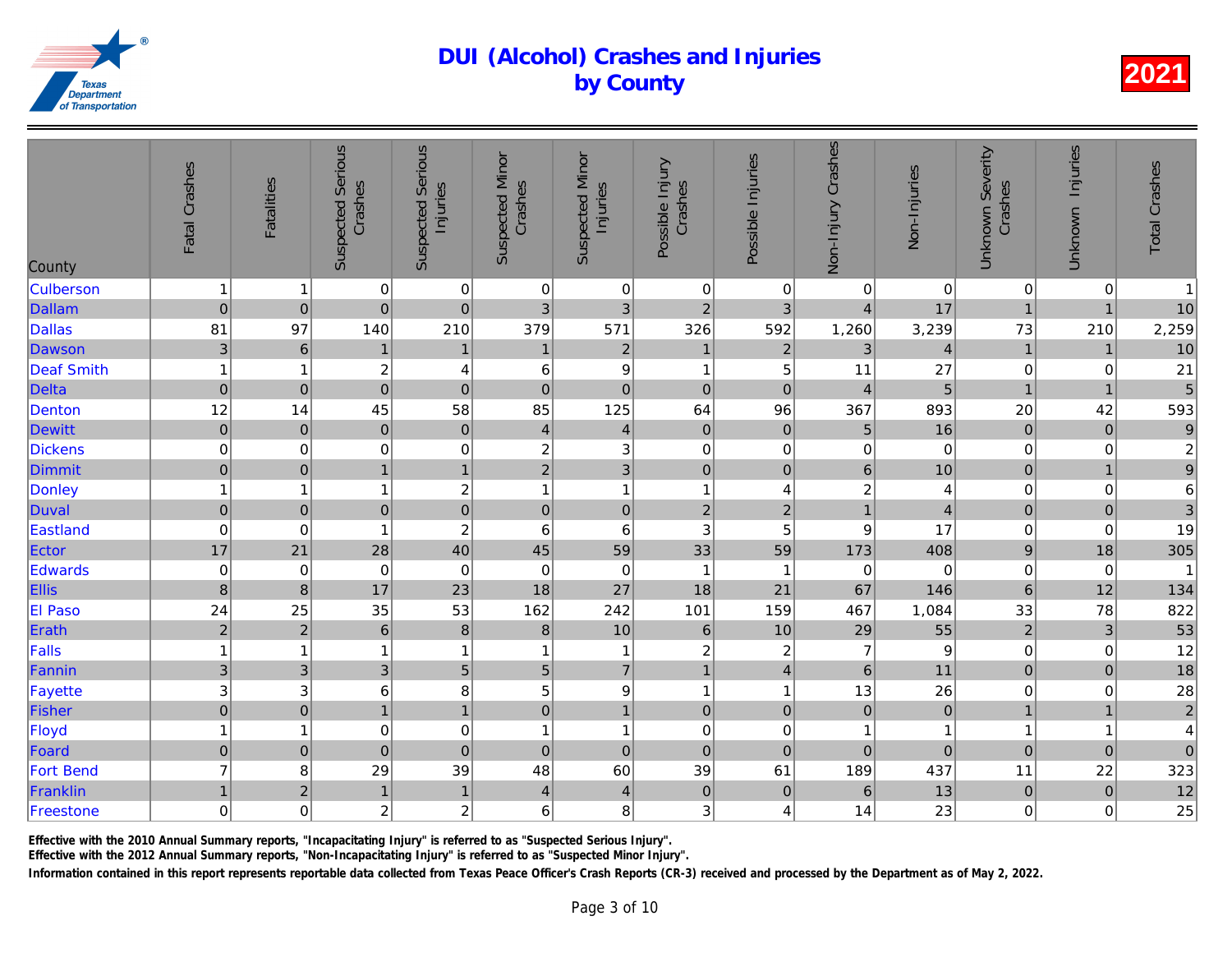| County         | Fatal Crashes             | <b>Fatalities</b> | <b>Suspected Serious</b><br>Crashes | <b>Suspected Serious</b><br>Injuries | <b>Suspected Minor</b><br>Crashes | <b>Suspected Minor</b><br>Injuries | Possible Injury<br>Crashes | Possible Injuries | Non-Injury Crashes      | Non-Injuries     |
|----------------|---------------------------|-------------------|-------------------------------------|--------------------------------------|-----------------------------------|------------------------------------|----------------------------|-------------------|-------------------------|------------------|
| Frio           | $\mathbf{1}$              | $\mathbf 1$       | $\mathbf 0$                         | $\boldsymbol{0}$                     | $\boldsymbol{0}$                  | $\pmb{0}$                          | $\overline{4}$             | $\overline{7}$    | 5                       | $\boldsymbol{8}$ |
| Gaines         | $\pmb{0}$                 | 0                 | 6                                   | 8                                    | 5                                 | 8                                  | 5                          | 13                | 12                      | 28               |
| Galveston      | $\,8\,$                   | $\bf8$            | 23                                  | 26                                   | 49                                | 68                                 | 23                         | 39                | 187                     | 430              |
| Garza          | $\mathbf 0$               | 0                 | 1                                   | 1                                    | 0                                 | $\pmb{0}$                          | $\pmb{0}$                  | 0                 | 3                       | $6\phantom{.}6$  |
| Gillespie      | $\mathbf{3}$              | $\overline{4}$    | $\mathbf{3}$                        | $\overline{7}$                       | $\bf8$                            | 11                                 | $\overline{2}$             | $\overline{5}$    | 23                      | 53               |
| Glasscock      | $\mathbf 0$               | $\mathbf 0$       | $\pmb{0}$                           | $\mathbf 0$                          | 3                                 | $\sqrt{3}$                         | $\mathbf 0$                | $\pmb{0}$         | $\mathbf 0$             | $\frac{3}{5}$    |
| Goliad         | $\mathbf 0$               | $\boldsymbol{0}$  | $\overline{2}$                      | $\overline{c}$                       | $\pmb{0}$                         | $\mathbf 0$                        | $\mathbf{1}$               | $\overline{1}$    | 3                       |                  |
| Gonzales       | $\overline{\mathbf{c}}$   | $\boldsymbol{2}$  | 1                                   | $\mathbf{1}$                         | 4                                 | $\overline{7}$                     | $\boldsymbol{2}$           | $\overline{7}$    | 12                      | 25               |
| Gray           | $\overline{2}$            | 3                 | $\overline{2}$                      | $\overline{7}$                       | $\overline{2}$                    | $\overline{2}$                     | $\overline{0}$             | $\pmb{0}$         | $\overline{4}$          | $\bf{8}$         |
| Grayson        | 5                         | 5                 | 19                                  | 26                                   | 20                                | 39                                 | 14                         | 23                | 82                      | 174              |
| Gregg          | $\mathbf 0$               | $\mathbf 0$       | 10                                  | 13                                   | 20                                | 28                                 | 27                         | 36                | 64                      | 147              |
| Grimes         | 3                         | 3                 | 3                                   | 3                                    | $\boldsymbol{9}$                  | $\boldsymbol{9}$                   | $\sqrt{3}$                 | $\overline{4}$    | 18                      | 27               |
| Guadalupe      | $\overline{3}$            | $\overline{4}$    | 13                                  | 14                                   | 19                                | 21                                 | 10                         | 11                | 64                      | 152              |
| Hale           | $\mathbf{1}$              | $\mathbf 1$       | 4                                   | 4                                    | 6                                 | 8                                  | 4                          | $\,6$             | 12                      | 21               |
| Hall           | $\overline{0}$            | $\pmb{0}$         | $\overline{0}$                      | $\pmb{0}$                            | $\overline{0}$                    | $\mathbf 0$                        | $\mathbf 0$                | $\mathbf 0$       | $\mathbf 0$             | $\overline{O}$   |
| Hamilton       | $\mathbf 0$               | 0                 | 4                                   | $\overline{7}$                       | $\boldsymbol{2}$                  | $\mathsf 3$                        | $\mathbf{1}$               | 3                 | 6                       | $\overline{7}$   |
| Hansford       | $\mathbf 0$               | $\mathbf 0$       | $\overline{0}$                      | $\pmb{0}$                            | $\mathbf 0$                       | $\mathbf 0$                        | $\mathbf{1}$               | $\overline{1}$    | $\overline{0}$          | $\overline{0}$   |
| Hardeman       | $\pmb{0}$                 | 0                 | $\,0\,$                             | $\mathbf 0$                          | 0                                 | $\pmb{0}$                          | $\pmb{0}$                  | 0                 | $\overline{\mathbf{c}}$ | $\mathbf{3}$     |
| Hardin         | $\mathbf{1}$              | $\overline{1}$    | 3                                   | $\overline{3}$                       | $\overline{4}$                    | $\boldsymbol{9}$                   | $\overline{2}$             | $\overline{2}$    | 29                      | 63               |
| Harris         | 158                       | 174               | 234                                 | 320                                  | 513                               | 783                                | 693                        | 1,143             | 2,367                   | 6,495            |
| Harrison       | $\overline{a}$            | $6\phantom{1}6$   | 10                                  | 10                                   | 16                                | 21                                 | $\bf{8}$                   | 10                | 25                      | 66               |
| <b>Hartley</b> | 4                         | 6                 | $\overline{c}$                      | $\overline{7}$                       | 0                                 | $\mathbf 1$                        | $\pmb{0}$                  | -1                | $\mathbf 0$             | $\overline{0}$   |
| Haskell        | $\mathbf 0$               | $\mathbf 0$       | $\overline{2}$                      | $\sqrt{2}$                           | $\mathbf{1}$                      | $\overline{2}$                     | $\mathbf 0$                | $\mathbf 0$       | $\pmb{0}$               | $\overline{O}$   |
| Hays           | $\ensuremath{\mathsf{3}}$ | 4                 | 22                                  | 26                                   | 49                                | 71                                 | 20                         | 38                | 128                     | 352              |
| Hemphill       | $\mathbf 0$               | $\mathbf 0$       | $\mathbf 0$                         | $\mathbf 0$                          | $\overline{1}$                    | $\mathbf{1}$                       | $\pmb{0}$                  | $\pmb{0}$         | $\overline{1}$          | $\overline{a}$   |
| Henderson      | 3                         | 3                 | 4                                   | $\,6$                                | 8                                 | $\boldsymbol{9}$                   | 3                          | 3                 | 31                      | 66               |
| Hidalgo        | 22                        | 24                | 39                                  | 59                                   | 123                               | 196                                | 179                        | 329               | 431                     | 1,154            |
|                |                           |                   |                                     |                                      |                                   |                                    |                            |                   |                         |                  |

Effective with the 2010 Annual Summary reports, "Incapacitating Injury" is referred to as "Suspected Serious Injury".

Effective with the 2012 Annual Summary reports, "Non-Incapacitating Injury" is referred to as "Suspected Minor Injury".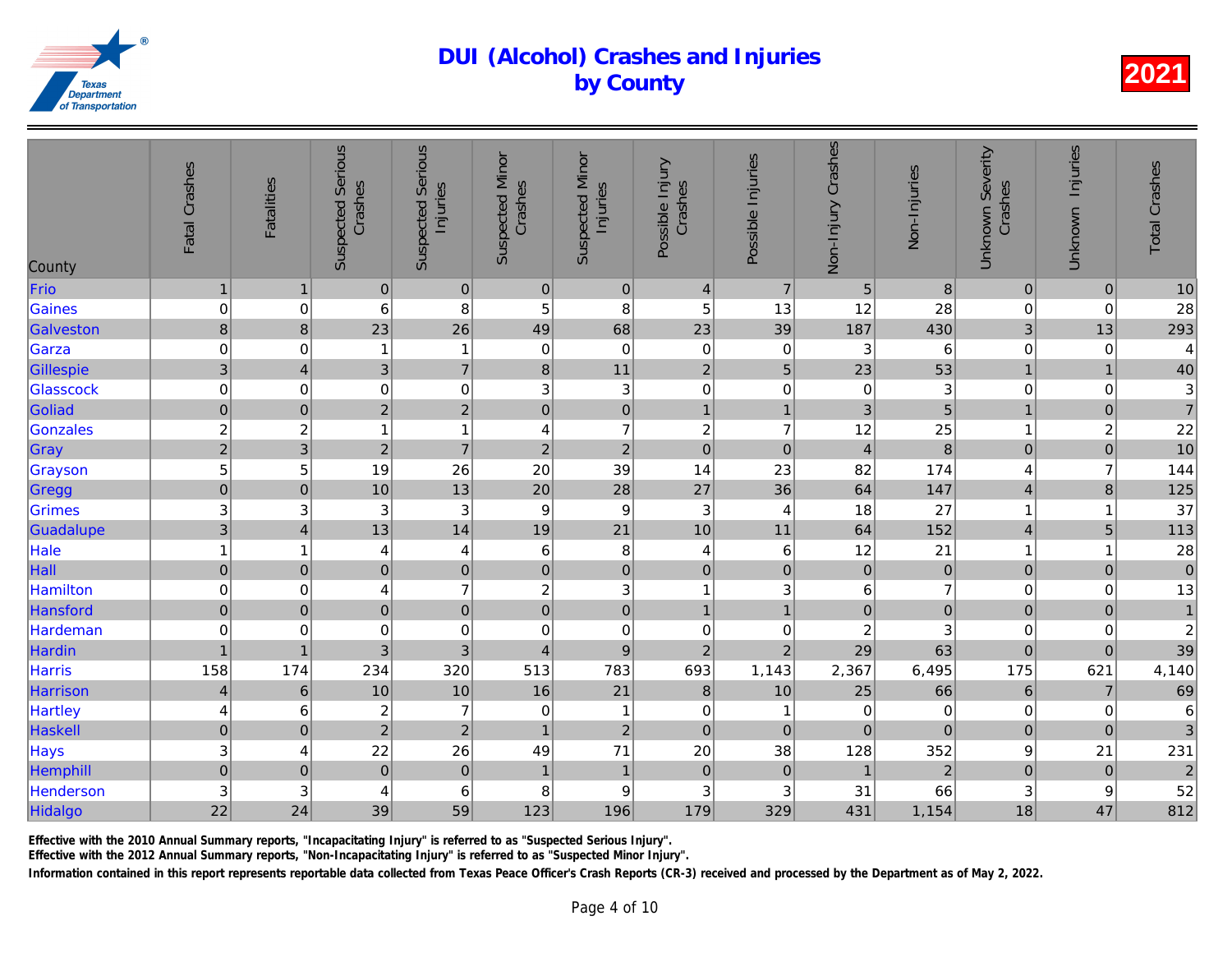| County            | Fatal Crashes             | <b>Fatalities</b> | <b>Suspected Serious</b><br>Crashes | <b>Suspected Serious</b><br>Injuries | <b>Suspected Minor</b><br>Crashes | <b>Suspected Minor</b><br>Injuries | Possible Injury<br>Crashes | Possible Injuries | Non-Injury Crashes | Non-Injuries    |
|-------------------|---------------------------|-------------------|-------------------------------------|--------------------------------------|-----------------------------------|------------------------------------|----------------------------|-------------------|--------------------|-----------------|
| Hill              | $\overline{\mathbf{r}}$   | 5                 | $\,6$                               | 8                                    | $\boldsymbol{2}$                  | $\boldsymbol{2}$                   | $\,6$                      | 10                | 24                 | 54              |
| Hockley           | $\overline{5}$            | $\,$ 6 $\,$       | $\overline{2}$                      | $\overline{\mathcal{L}}$             | 5                                 | $\overline{6}$                     | $\overline{c}$             | $\overline{c}$    | 9                  | 18              |
| Hood              | $\mathbf{1}$              | 1                 | 3                                   | $\overline{\mathbf{4}}$              | 5                                 | $\overline{7}$                     | 5                          | $\overline{7}$    | 17                 | 39              |
| Hopkins           | $\overline{0}$            | $\mathbf 0$       | $\overline{2}$                      | $\overline{2}$                       | $\overline{\mathcal{L}}$          | $6\overline{6}$                    | $\mathbf{1}$               | $\overline{2}$    | 12                 | 20 <sup>°</sup> |
| Houston           | $\mathbf{1}$              | 1                 | $\ensuremath{\mathsf{3}}$           | $\overline{\mathbf{4}}$              | $\overline{\mathbf{c}}$           | $\ensuremath{\mathsf{3}}$          | $\mathbf{1}$               | $\overline{1}$    | 13                 | 27              |
| Howard            | $\mathbf 0$               | $\mathbf 0$       | $\overline{2}$                      | $\mathbf 2$                          | 5                                 | 5                                  | $\mathbf 0$                | $\overline{1}$    | 21                 | 33              |
| Hudspeth          | $\pmb{0}$                 | 0                 | $\overline{1}$                      | $\mathbf{1}$                         | $\overline{1}$                    | $\mathbf{1}$                       | $\boldsymbol{2}$           | 4                 | 6                  | $\overline{7}$  |
| Hunt              | $\,8\,$                   | 10                | 17                                  | 23                                   | 26                                | 37                                 | 11                         | 18                | 47                 | 105             |
| Hutchinson        | $\mathbf{1}$              | 1                 | 3                                   | 3                                    | 9                                 | 11                                 | $\mathbf{1}$               | 3                 | 10                 | 21              |
| Irion             | $\pmb{0}$                 | $\pmb{0}$         | $\mathbf 0$                         | $\mathbf 0$                          | $\mathbf 0$                       | $\pmb{0}$                          | $\overline{c}$             | $\overline{2}$    | $\mathbf 0$        | $\overline{0}$  |
| Jack              | $\ensuremath{\mathsf{3}}$ | 3                 | $\boldsymbol{0}$                    | $\mathbf 0$                          | $\mathbf 0$                       | $\mathbf{1}$                       | $\boldsymbol{2}$           | 3                 | $\overline{7}$     | 12              |
| Jackson           | $\overline{0}$            | $\mathbf 0$       | $\overline{2}$                      | $\overline{2}$                       | $\overline{c}$                    | $\overline{2}$                     | $\overline{3}$             | 3                 | 6                  | 19              |
| Jasper            | 3                         | 6                 | 5                                   | $\,6$                                | 6                                 | 8                                  | 3                          | $\mathbf 5$       | 17                 | 36              |
| <b>Jeff Davis</b> | $\overline{0}$            | $\pmb{0}$         | $\overline{1}$                      | $\overline{1}$                       | $\mathbf 0$                       | $\mathbf 0$                        | $\mathbf 0$                | $\mathbf 0$       | $\overline{1}$     | $\overline{1}$  |
| Jefferson         | 11                        | 14                | 11                                  | 16                                   | 31                                | 41                                 | 23                         | 33                | 90                 | 215             |
| Jim Hogg          | $\pmb{0}$                 | $\mathbf 0$       | $\mathbf 0$                         | $\mathbf 0$                          | $\mathbf 0$                       | $\pmb{0}$                          | $\mathbf 0$                | $\pmb{0}$         | $\overline{0}$     | $\overline{0}$  |
| Jim Wells         | $\mathbf{1}$              | $\overline{c}$    | 4                                   | 6                                    | 11                                | 16                                 | $\sqrt{5}$                 | $\overline{7}$    | 25                 | 48              |
| Johnson           | $\overline{4}$            | $\overline{4}$    | 23                                  | 34                                   | 21                                | 33                                 | 21                         | 26                | 78                 | 187             |
| Jones             | $\overline{\mathbf{r}}$   | 4                 | 3                                   | 4                                    | -1                                | $\boldsymbol{2}$                   | $\pmb{0}$                  | -1                | 12                 | 17              |
| Karnes            | $\pmb{0}$                 | $\mathbf 0$       | $\overline{3}$                      | $\overline{4}$                       | $\pmb{0}$                         | $\pmb{0}$                          | 3                          | $\mathfrak{S}$    | $\overline{7}$     | 15              |
| Kaufman           | 11                        | 12                | 11                                  | 15                                   | 8                                 | 12                                 | 11                         | 16                | 54                 | 98              |
| Kendall           | $\boldsymbol{6}$          | $6\phantom{1}6$   | 5                                   | $\,6\,$                              | 12                                | 19                                 | $\bf 8$                    | 10                | 20                 | 48              |
| Kenedy            | $\mathbf{1}$              | $\boldsymbol{2}$  | $\mathbf 0$                         | $\mathbf{1}$                         | $\overline{1}$                    | $\mathbf{1}$                       | $\pmb{0}$                  | 0                 | 3                  | $\overline{5}$  |
| Kent              | $\pmb{0}$                 | $\pmb{0}$         | $\pmb{0}$                           | $\mathbf 0$                          | $\pmb{0}$                         | $\mathbf 0$                        | $\mathbf 0$                | $\pmb{0}$         | $\mathbf 0$        | $\overline{0}$  |
| Kerr              | $\overline{\mathbf{4}}$   | 4                 | $\,6$                               | $\overline{7}$                       | $\overline{7}$                    | 15                                 | 12                         | 17                | 33                 | 79              |
| Kimble            | $\mathbf 0$               | $\pmb{0}$         | $\overline{0}$                      | $\overline{0}$                       | $\mathbf 0$                       | $\mathbf 0$                        | $\mathbf 0$                | $\pmb{0}$         | $\mathbf{1}$       | $\overline{1}$  |
| King              | $\pmb{0}$                 | $\mathsf 0$       | $\mathbf 0$                         | $\mathbf 0$                          | 0                                 | $\mathbf 0$                        | $\mathbf 0$                | $\mathbf 0$       | $\mathbf 0$        | $\overline{0}$  |

Effective with the 2010 Annual Summary reports, "Incapacitating Injury" is referred to as "Suspected Serious Injury".

Effective with the 2012 Annual Summary reports, "Non-Incapacitating Injury" is referred to as "Suspected Minor Injury".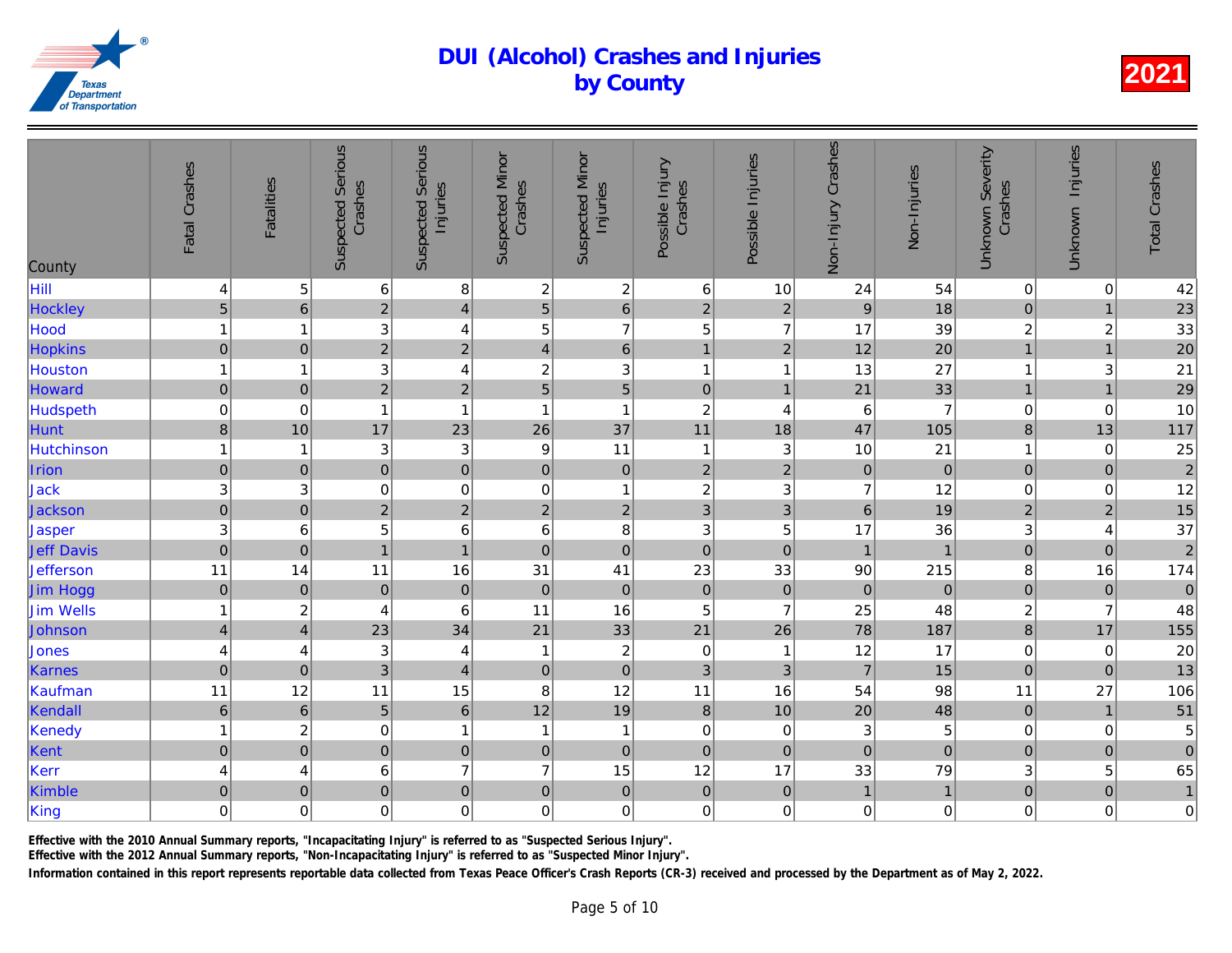| County          | Fatal Crashes    | Fatalities          | <b>Suspected Serious</b><br>Crashes | <b>Suspected Serious</b><br>Injuries | <b>Suspected Minor</b><br>Crashes | <b>Suspected Minor</b><br>Injuries | Possible Injury<br>Crashes | Possible Injuries | Non-Injury Crashes | Non-Injuries     |
|-----------------|------------------|---------------------|-------------------------------------|--------------------------------------|-----------------------------------|------------------------------------|----------------------------|-------------------|--------------------|------------------|
| Kinney          | $\pmb{0}$        | $\pmb{0}$           | $\overline{0}$                      | $\pmb{0}$                            | $\pmb{0}$                         | $\vert 0 \vert$                    | $\pmb{0}$                  | $\mathbf 0$       | $\mathbf 0$        | $\overline{0}$   |
| Kleberg         | $\pmb{0}$        | 0                   | $\mathbf 0$                         | $\boldsymbol{0}$                     | 4                                 | $\overline{\mathbf{4}}$            | 3                          | 5                 | 8                  | 9                |
| Knox            | $\overline{1}$   | $\overline{1}$      | $\overline{0}$                      | $\mathbf 0$                          | $\pmb{0}$                         | $\overline{0}$                     | $\pmb{0}$                  | $\mathbf 0$       | $\overline{0}$     | $\overline{1}$   |
| Lamar           | $\mathbf{1}$     | 1                   | 3                                   | $\overline{\mathbf{4}}$              | 6                                 | 8                                  | $\overline{c}$             | $\overline{c}$    | 17                 | 26               |
| Lamb            | $\pmb{0}$        | $\pmb{0}$           | $\overline{0}$                      | $\overline{0}$                       | $\overline{1}$                    | $\overline{3}$                     | $\mathbf 0$                | $\pmb{0}$         | $\bf 8$            | $11$             |
| Lampasas        | $\mathbf{3}$     | 3                   | $\ensuremath{\mathsf{3}}$           | 3                                    | 1                                 | $\overline{c}$                     | $\mathbf{1}$               | $\boldsymbol{2}$  | 4                  | $\overline{7}$   |
| La Salle        | $\mathbf 0$      | $\pmb{0}$           | $\overline{0}$                      | $\overline{0}$                       | $\overline{1}$                    | $\overline{1}$                     | $\mathbf 0$                | $\pmb{0}$         | 3                  | $\overline{6}$   |
| Lavaca          | $\pmb{0}$        | 0                   | $\mathbf{1}$                        | $\overline{1}$                       | $\overline{c}$                    | $\boldsymbol{2}$                   | $\overline{\mathbf{c}}$    | 6                 | 5                  | $\overline{7}$   |
| Lee             | $\mathbf 0$      | $\mathsf{O}\xspace$ | $\vert 4 \vert$                     | $\overline{\mathbf{4}}$              | 5                                 | $\overline{5}$                     | $\overline{2}$             | 3                 | $\bf{8}$           | 20               |
| Leon            | $\overline{c}$   | $\overline{c}$      | 5                                   | $\,$ 6 $\,$                          | 5                                 | $\,6$                              | 3                          | $\,6\,$           | 16                 | 44               |
| Liberty         | $\overline{3}$   | 3                   | $\overline{2}$                      | $\overline{2}$                       | $\overline{4}$                    | $\overline{8}$                     | 10                         | 16                | 26                 | 63               |
| Limestone       | $\overline{c}$   | 4                   | 3                                   | 5                                    | 4                                 | $\sqrt{5}$                         | $\overline{c}$             | 5                 | 5                  | $\boldsymbol{8}$ |
| Lipscomb        | $\overline{0}$   | $\mathbf 0$         | $\overline{0}$                      | $\mathbf 0$                          | $\pmb{0}$                         | $\overline{0}$                     | $\overline{0}$             | $\pmb{0}$         | $\overline{1}$     | $\overline{1}$   |
| <b>Live Oak</b> | $\overline{1}$   | 1                   | $\overline{c}$                      | $\overline{c}$                       | $\overline{c}$                    | $\overline{c}$                     | $\overline{c}$             | $\overline{c}$    | 14                 | 27               |
| Llano           | $\mathbf{1}$     | $\overline{2}$      | $\overline{3}$                      | $\overline{3}$                       | $\mathbf{1}$                      | $\overline{c}$                     | $\overline{1}$             | $\overline{1}$    | $\boldsymbol{9}$   | 13               |
| Loving          | $\boldsymbol{0}$ | $\mathbf 0$         | $\mathbf{1}$                        | $\overline{1}$                       | $\pmb{0}$                         | $\pmb{0}$                          | $\mathbf 0$                | $\mathbf 0$       | $\mathbf 0$        |                  |
| Lubbock         | 20               | 22                  | 12                                  | 22                                   | 73                                | 99                                 | 94                         | 172               | 211                | 545              |
| Lynn            | $\pmb{0}$        | 0                   | $\boldsymbol{0}$                    | $\pmb{0}$                            | 0                                 | $\pmb{0}$                          | $\mathbf 0$                | 0                 | 3                  | 3                |
| Madison         | $\overline{1}$   | $\overline{1}$      | $\overline{0}$                      | $\pmb{0}$                            | $\overline{\mathbf{4}}$           | $\overline{5}$                     | $\mathbf{1}$               | $\overline{1}$    | $\bf 8$            | 26               |
| <b>Marion</b>   | $\overline{1}$   | 1                   | $\overline{c}$                      | $\overline{c}$                       | 1                                 | $\mathbf{1}$                       | $\mathbf{1}$               | $\boldsymbol{2}$  | $\overline{7}$     | 24               |
| <b>Martin</b>   | $\mathbf{1}$     | $\overline{1}$      | $\overline{0}$                      | $\overline{0}$                       | $\ensuremath{\mathsf{3}}$         | $\overline{3}$                     | $\mathbf 0$                | $2^{1}$           | 5                  | $6\overline{6}$  |
| Mason           | $\pmb{0}$        | 0                   | 0                                   | $\mathbf 0$                          | $\pmb{0}$                         | $\mathbf 0$                        | $\mathbf{1}$               | $\overline{1}$    | 1                  | $\mathbf{1}$     |
| Matagorda       | $\overline{1}$   | $\mathbf{1}$        | $\vert 9 \vert$                     | 12                                   | $\overline{4}$                    | $\overline{7}$                     | $\,6\,$                    | $\overline{7}$    | 21                 | 55               |
| Maverick        | $\pmb{0}$        | 0                   | $\overline{c}$                      | $\overline{c}$                       | 3                                 | $\mathbf{3}$                       | $\overline{7}$             | $\overline{7}$    | 28                 | 74               |
| McCulloch       | $\mathbf 0$      | $\mathbf 0$         | $\overline{2}$                      | $\overline{2}$                       | $\mathbf 0$                       | $\overline{0}$                     | $\mathbf 0$                | $\pmb{0}$         | $\overline{4}$     | 5                |
| <b>McLennan</b> | 10               | 11                  | 27                                  | 33                                   | 51                                | 73                                 | 44                         | 74                | 120                | 309              |
| McMullen        | $\pmb{0}$        | $\pmb{0}$           | $\overline{0}$                      | $\mathbf 0$                          | $\mathbf{1}$                      | 1                                  | $\pmb{0}$                  | $\pmb{0}$         | $\overline{1}$     | $\overline{1}$   |

Effective with the 2010 Annual Summary reports, "Incapacitating Injury" is referred to as "Suspected Serious Injury".

Effective with the 2012 Annual Summary reports, "Non-Incapacitating Injury" is referred to as "Suspected Minor Injury".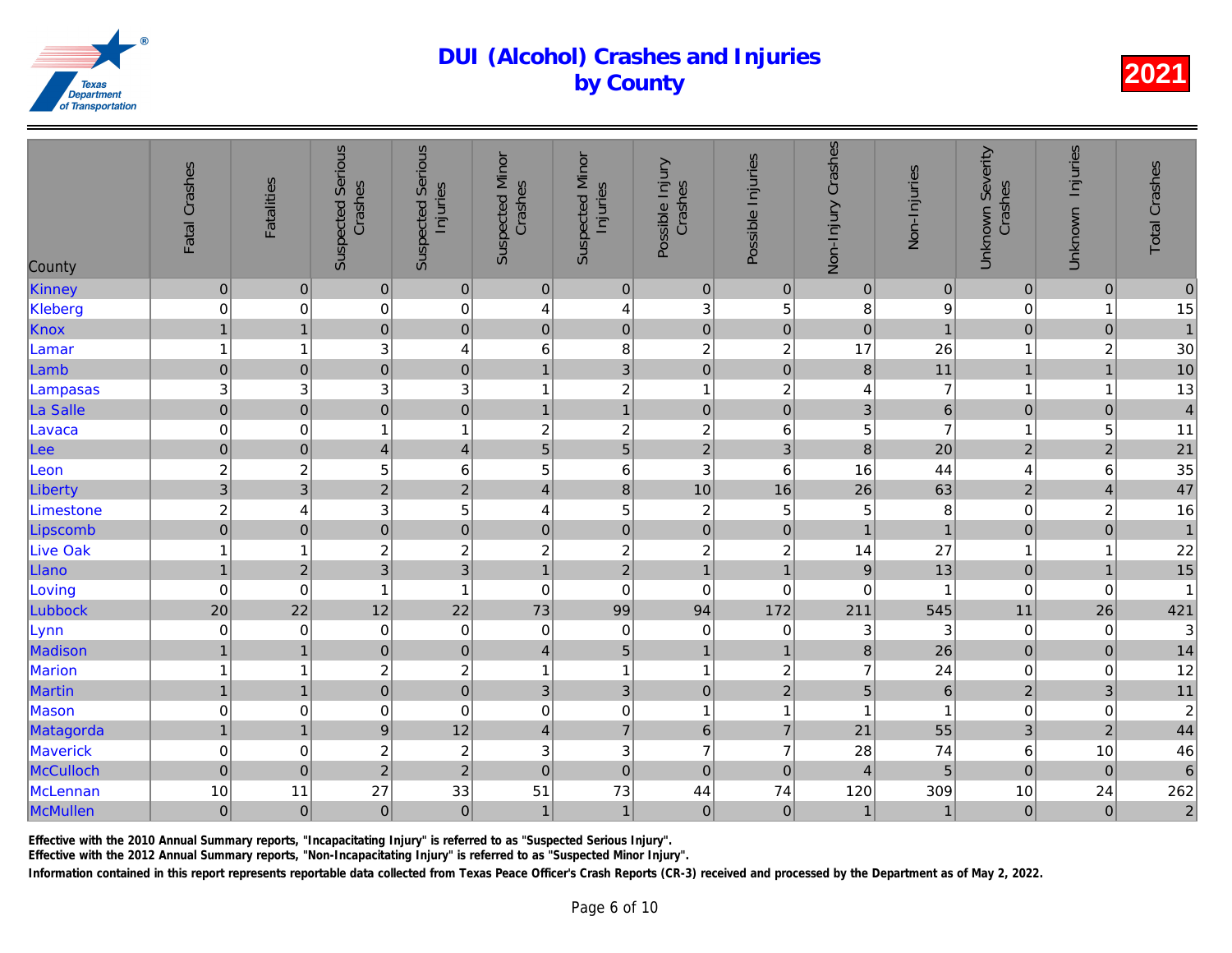| County            | Fatal Crashes             | <b>Fatalities</b>       | <b>Suspected Serious</b><br>Crashes | <b>Suspected Serious</b><br>Injuries | <b>Suspected Minor</b><br>Crashes | <b>Suspected Minor</b><br>Injuries | Possible Injury<br>Crashes | Possible Injuries         | Non-Injury Crashes | Non-Injuries    |
|-------------------|---------------------------|-------------------------|-------------------------------------|--------------------------------------|-----------------------------------|------------------------------------|----------------------------|---------------------------|--------------------|-----------------|
| Medina            | $\mathbf{1}$              | -1                      | 4                                   | $\overline{4}$                       | 6                                 | $\,6$                              | $\overline{7}$             | $\overline{7}$            | 25                 | 50              |
| Menard            | $\pmb{0}$                 | $\pmb{0}$               | $\overline{0}$                      | $\overline{0}$                       | $\mathbf 0$                       | $\mathsf{O}\xspace$                | $\mathbf 0$                | $\mathbf 0$               | $\overline{1}$     | $\overline{1}$  |
| Midland           | $\boldsymbol{9}$          | 9                       | 15                                  | 24                                   | 47                                | 62                                 | 26                         | 37                        | 151                | 322             |
| Milam             | $\overline{1}$            | $\overline{1}$          | $\mathbf{1}$                        | $\overline{1}$                       | $\mathsf g$                       | 10                                 | $\overline{2}$             | $\mathbf{3}$              | 18                 | 28              |
| Mills             | $\mathbf{1}$              | $\overline{1}$          | 1                                   | $\mathbf{1}$                         | $\ensuremath{\mathsf{3}}$         | $\ensuremath{\mathsf{3}}$          | $\overline{c}$             | $\ensuremath{\mathsf{3}}$ |                    | $\overline{3}$  |
| <b>Mitchell</b>   | $\mathbf 0$               | $\mathbf 0$             | $\pmb{0}$                           | $\mathbf 0$                          | $\mathbf 0$                       | $\mathsf{O}\xspace$                | $\overline{1}$             | $\overline{2}$            | $\overline{2}$     | $\overline{7}$  |
| Montague          | $\mathbf{1}$              | $\overline{1}$          | $\boldsymbol{2}$                    | $\overline{c}$                       | $\boldsymbol{2}$                  | $\ensuremath{\mathsf{3}}$          | $\mathbf{1}$               | $\overline{\mathbf{1}}$   | 3                  | 11              |
| Montgomery        | 15                        | 17                      | 31                                  | 49                                   | 67                                | 86                                 | 68                         | 107                       | 235                | 626             |
| Moore             | $\overline{\mathbf{c}}$   | $\boldsymbol{2}$        | 4                                   | 5                                    | 3                                 | 4                                  | 4                          | 7                         | 8                  | 22              |
| <b>Morris</b>     | $\overline{1}$            | $\overline{1}$          | $\overline{4}$                      | 5                                    | $6\phantom{1}$                    | $\overline{7}$                     | $\overline{2}$             | 3                         | $6\phantom{a}$     | 18              |
| Motley            | $\mathbf 0$               | $\mathbf 0$             | $\mathbf 0$                         | $\mathbf 0$                          | $\overline{1}$                    | $\boldsymbol{2}$                   | $\mathbf 0$                | 0                         | $\mathbf 0$        | $\overline{0}$  |
| Nacogdoches       | $\mathbf{1}$              | 3                       | 10                                  | 12                                   | 11                                | 17                                 | 3                          | 5                         | 34                 | 76              |
| Navarro           | 5                         | 5                       | $\overline{7}$                      | $10$                                 | 3                                 | $\overline{\mathbf{r}}$            | 16                         | 19                        | 31                 | 73              |
| Newton            | $\overline{0}$            | $\pmb{0}$               | $\overline{4}$                      | $\overline{5}$                       | $\overline{4}$                    | $\overline{4}$                     | $\mathbf{1}$               | $\mathbf{1}$              | $\,6$              | 12              |
| Nolan             | $\mathbf{1}$              | $\boldsymbol{2}$        | 4                                   | $\overline{4}$                       | $\boldsymbol{9}$                  | 13                                 | $\boldsymbol{0}$           | $\mathsf 0$               | 14                 | 32              |
| <b>Nueces</b>     | 13                        | 13                      | 28                                  | 43                                   | 74                                | 111                                | 67                         | 98                        | 226                | 532             |
| Ochiltree         | $\mathbf{1}$              | $\boldsymbol{2}$        | $\overline{c}$                      | $\overline{c}$                       | $\mathbf 0$                       | $\pmb{0}$                          | $\boldsymbol{0}$           | $\boldsymbol{0}$          | 4                  | 6               |
| Oldham            | $\mathbf 0$               | $\pmb{0}$               | $\mathbf 0$                         | $\pmb{0}$                            | $\pmb{0}$                         | $\pmb{0}$                          | $\mathbf 0$                | $\mathbf{0}$              | 3                  | $\overline{4}$  |
| Orange            | $\overline{\mathbf{c}}$   | $\overline{\mathbf{c}}$ | 6                                   | $\overline{7}$                       | 13                                | 18                                 | 17                         | 28                        | 38                 | 99              |
| <b>Palo Pinto</b> | $\overline{1}$            | $\overline{2}$          | $\overline{7}$                      | 10                                   | $\overline{\mathbf{4}}$           | $\overline{4}$                     | $\mathbf 2$                | $\overline{4}$            | 17                 | 38              |
| Panola            | $\overline{\mathbf{c}}$   | 4                       | $\,6$                               | 8                                    | 6                                 | $\boldsymbol{9}$                   | $\overline{c}$             | 4                         | 21                 | 34              |
| Parker            | $\overline{3}$            | 3                       | 12                                  | 15                                   | 22                                | 35                                 | 20                         | 30                        | 81                 | 170             |
| Parmer            | $\pmb{0}$                 | 0                       | $\mathbf{1}$                        | $\mathbf{1}$                         | 4                                 | $\mathbf 5$                        | $\boldsymbol{2}$           | $\sqrt{3}$                | $\overline{c}$     | 10              |
| Pecos             | $\mathbf{1}$              | $\overline{1}$          | 3                                   | $\overline{4}$                       | 3                                 | 3                                  | $\overline{\mathbf{4}}$    | $\overline{7}$            | 6                  | 23              |
| Polk              | $\ensuremath{\mathsf{3}}$ | 4                       | 11                                  | 13                                   | 5                                 | 8                                  | 10                         | 14                        | 23                 | 45              |
| Potter            | 3                         | $\overline{7}$          | 14                                  | 19                                   | 28                                | 36                                 | 23                         | 35                        | 113                | 266             |
| Presidio          | $\mathbf 0$               | $\mathbf 0$             | $\mathbf 0$                         | 0                                    | $\overline{c}$                    | $\boldsymbol{2}$                   | $\mathbf 0$                | $\mathbf 0$               | $\mathbf 0$        | $5\overline{a}$ |
|                   |                           |                         |                                     |                                      |                                   |                                    |                            |                           |                    |                 |

Effective with the 2010 Annual Summary reports, "Incapacitating Injury" is referred to as "Suspected Serious Injury".

Effective with the 2012 Annual Summary reports, "Non-Incapacitating Injury" is referred to as "Suspected Minor Injury".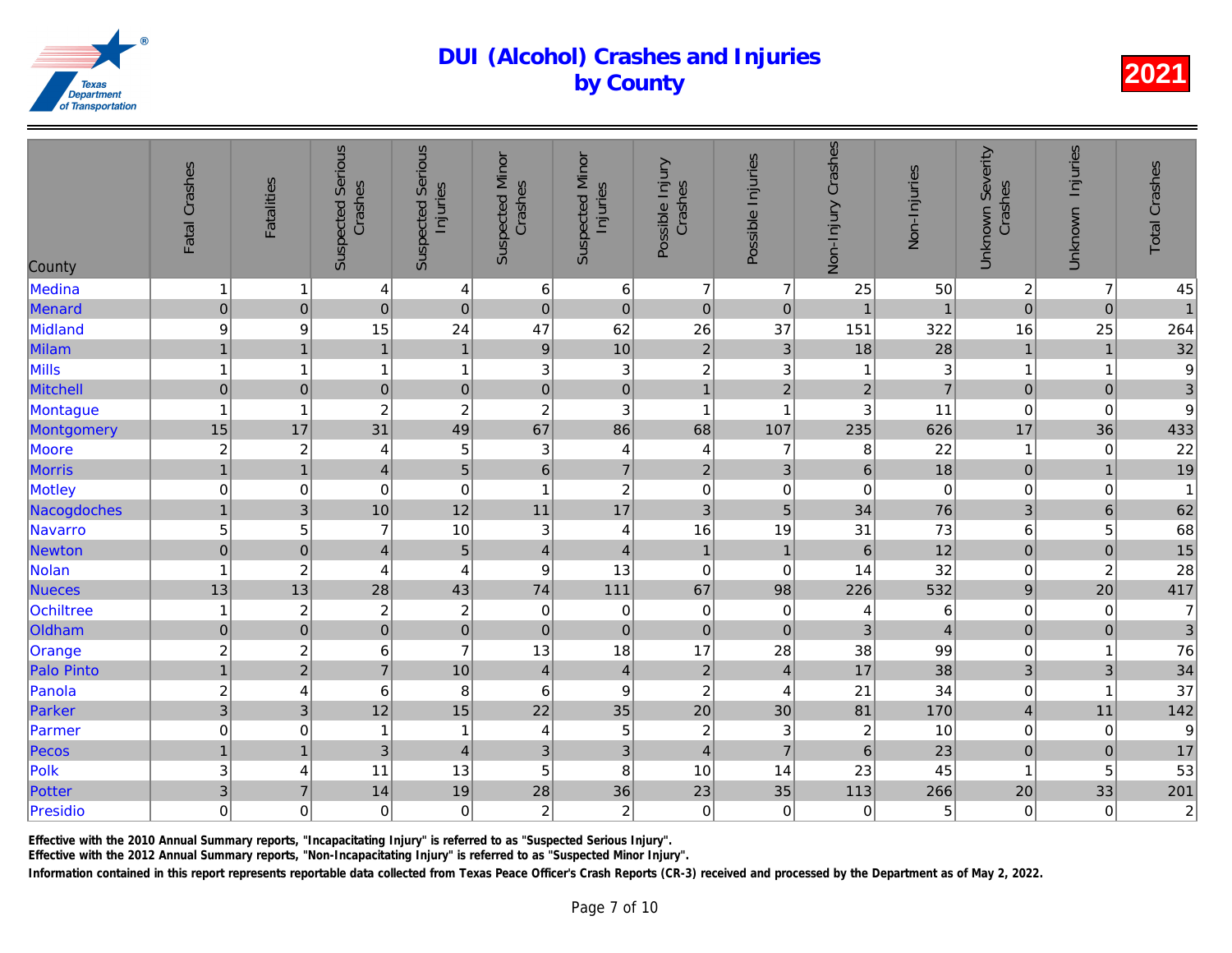| County               | Fatal Crashes             | <b>Fatalities</b> | <b>Suspected Serious</b><br>Crashes | <b>Suspected Serious</b><br>Injuries | <b>Suspected Minor</b><br>Crashes | <b>Suspected Minor</b><br>Injuries | Possible Injury<br>Crashes | Possible Injuries       | Non-Injury Crashes | Non-Injuries   |
|----------------------|---------------------------|-------------------|-------------------------------------|--------------------------------------|-----------------------------------|------------------------------------|----------------------------|-------------------------|--------------------|----------------|
| Rains                | $\pmb{0}$                 | $\pmb{0}$         | $\mathbf 0$                         | $\mathbf 0$                          | $\mathbf{1}$                      | $\mathbf{1}$                       | $\mathbf{1}$               | $\overline{4}$          | 3                  | 10             |
| Randall              | $\overline{7}$            | 8                 | $\boldsymbol{9}$                    | 12                                   | 20                                | 30                                 | 14                         | 25                      | 82                 | 177            |
| Reagan               | $\overline{0}$            | $\pmb{0}$         | $\overline{0}$                      | $\mathbf 0$                          | $\pmb{0}$                         | $\mathbf 0$                        | $\overline{2}$             | $\overline{2}$          | $\mathbf{1}$       | $\overline{c}$ |
| Real                 | $\mathbf{1}$              | $\mathbf 1$       | 0                                   | 0                                    | $\mathbf{1}$                      | $\mathbf{1}$                       | $\pmb{0}$                  | 0                       | $\overline{c}$     | $\overline{a}$ |
| <b>Red River</b>     | $\overline{2}$            | $\mathbf{3}$      | $\overline{1}$                      | $\overline{1}$                       | $\mathbf 0$                       | $\mathsf{O}\xspace$                | $\pmb{0}$                  | $\overline{1}$          | $\overline{3}$     | $\overline{6}$ |
| <b>Reeves</b>        | $\overline{\mathbf{c}}$   | $\overline{c}$    | 1                                   | $\overline{c}$                       | 1                                 | $\boldsymbol{2}$                   | $\pmb{0}$                  | $\pmb{0}$               | 12                 | 24             |
| Refugio              | $\overline{a}$            | $\overline{c}$    | $\mathbf 0$                         | $\overline{0}$                       | $\overline{5}$                    | $\overline{5}$                     | $\mathbf{1}$               | $\overline{1}$          | $\mathbf{1}$       | $\overline{4}$ |
| Roberts              | $\mathbf 0$               | $\mathbf 0$       | $\pmb{0}$                           | $\mathbf 0$                          | 0                                 | $\boldsymbol{0}$                   | $\pmb{0}$                  | $\,0\,$                 | $\pmb{0}$          | $\overline{O}$ |
| Robertson            | $\mathbf{1}$              | $\mathbf{1}$      | 3                                   | $\overline{3}$                       | 3                                 | $6\overline{6}$                    | $\mathbf{1}$               | $\overline{1}$          | 8                  | 24             |
| Rockwall             | $\ensuremath{\mathsf{3}}$ | 3                 | 5                                   | $\overline{7}$                       | 10                                | 11                                 | $\boldsymbol{9}$           | 20                      | 36                 | 79             |
| Runnels              | $\overline{2}$            | $\overline{4}$    | $\overline{2}$                      | $\overline{7}$                       | $\mathbf{1}$                      | $\overline{4}$                     | $\mathbf 0$                | $\pmb{0}$               | $\mathbf{1}$       | $\overline{a}$ |
| <b>Rusk</b>          | $\overline{4}$            | 4                 | $\boldsymbol{9}$                    | 11                                   | $\overline{7}$                    | 8                                  | $\bf 8$                    | 13                      | 23                 | 45             |
| Sabine               | $\mathbf{1}$              | $\mathfrak{B}$    | $\pmb{0}$                           | $\mathbf{1}$                         | 5                                 | $\overline{7}$                     | $\mathbf{1}$               | $\mathbf{3}$            | 3                  | 11             |
| <b>San Augustine</b> | $\ensuremath{\mathsf{3}}$ | 3                 | 0                                   | $\mathbf 0$                          | 2                                 | $\sqrt{2}$                         | $\boldsymbol{2}$           | 3                       | 3                  | 8              |
| San Jacinto          | $\overline{2}$            | $\overline{2}$    | $\overline{7}$                      | $\overline{7}$                       | $\,$ 6 $\,$                       | $\overline{8}$                     | $\overline{\mathbf{4}}$    | $\bf8$                  | 13                 | 23             |
| San Patricio         | $\mathsf 3$               | 8                 | $\overline{7}$                      | 14                                   | 16                                | 21                                 | $\overline{7}$             | 9                       | 37                 | 77             |
| <b>San Saba</b>      | $\overline{0}$            | $\pmb{0}$         | $\mathbf{1}$                        | $\mathbf{1}$                         | $\pmb{0}$                         | $\pmb{0}$                          | $\mathbf 0$                | $\pmb{0}$               | $\mathbf{1}$       | $\mathbf{1}$   |
| Schleicher           | $\mathbf{1}$              | 1                 | $\mathbf 0$                         | $\mathbf 0$                          | 0                                 | $\pmb{0}$                          | $\pmb{0}$                  | 0                       | 0                  | $\overline{0}$ |
| <b>Scurry</b>        | $\mathbf{1}$              | $\mathbf{1}$      | $\overline{0}$                      | $\mathbf 0$                          | 3                                 | $\overline{4}$                     | 3                          | $\overline{4}$          | 5                  | $\bf{8}$       |
| Shackelford          | $\mathbf 0$               | $\mathbf 0$       | 1                                   | $\mathbf{1}$                         | 1                                 | $\mathbf{1}$                       | $\pmb{0}$                  | $\overline{\mathbf{1}}$ | 1                  | $\overline{7}$ |
| Shelby               | $\mathbf{1}$              | $\overline{1}$    | $\overline{0}$                      | $\mathbf 0$                          | 5                                 | $6\phantom{a}$                     | $\pmb{0}$                  | $\mathbf 0$             | 11                 | 19             |
| Sherman              | $\boldsymbol{0}$          | 0                 | $\mathbf 0$                         | $\mathbf 0$                          | 0                                 | $\mathbf 0$                        | $\mathbf 0$                | $\mathbf 0$             |                    | 1              |
| Smith                | $\overline{7}$            | $\overline{7}$    | 22                                  | 29                                   | 33                                | 51                                 | 27                         | 33                      | 109                | 256            |
| Somervell            | $\ensuremath{\mathsf{3}}$ | 5                 | 1                                   | $\overline{c}$                       | $\overline{\mathbf{1}}$           | $\boldsymbol{2}$                   | $\mathbf{1}$               | -1                      | $\sqrt{3}$         | 9              |
| <b>Starr</b>         | $\mathbf{1}$              | $\overline{1}$    | $\mathfrak{B}$                      | 5                                    | $\mathbf 2$                       | $\overline{2}$                     | $\overline{4}$             | $\overline{4}$          | 22                 | 39             |
| <b>Stephens</b>      | $\overline{\mathbf{c}}$   | $\boldsymbol{2}$  | 1                                   | $\mathbf{1}$                         | 2                                 | $\boldsymbol{2}$                   | $\mathbf{1}$               | $\overline{1}$          | $\overline{7}$     | 17             |
| Sterling             | $\overline{0}$            | $\mathbf 0$       | $\mathsf 0$                         | $\overline{0}$                       | $\overline{0}$                    | $\mathbf 0$                        | $\mathbf 0$                | $\mathbf 0$             | $\mathbf{1}$       | $\overline{a}$ |
|                      |                           |                   |                                     |                                      |                                   |                                    |                            |                         |                    |                |

Effective with the 2010 Annual Summary reports, "Incapacitating Injury" is referred to as "Suspected Serious Injury".

Effective with the 2012 Annual Summary reports, "Non-Incapacitating Injury" is referred to as "Suspected Minor Injury".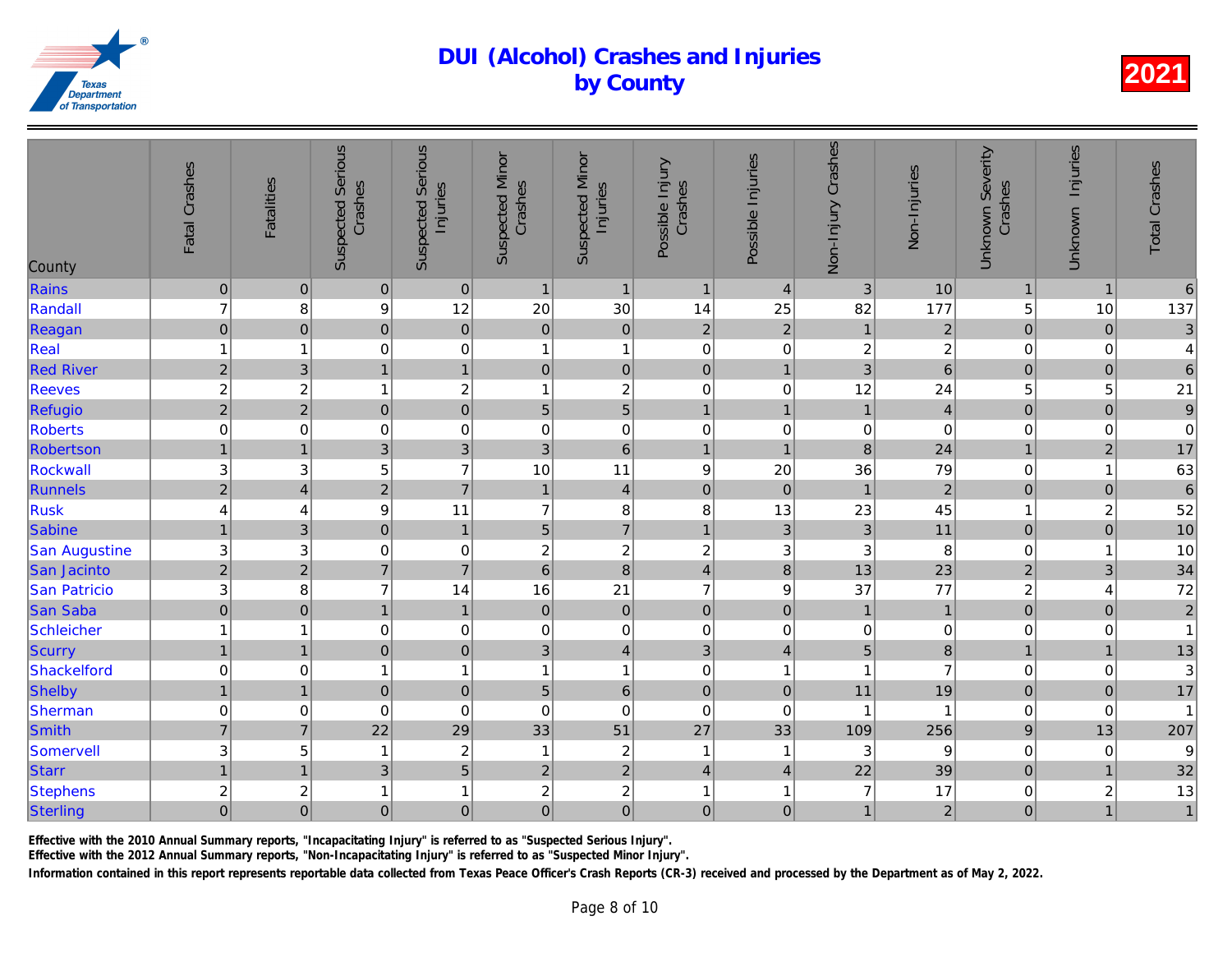| County           | Fatal Crashes           | <b>Fatalities</b> | <b>Suspected Serious</b><br>Crashes | Serious<br>Injuries<br>Suspected | <b>Suspected Minor</b><br>Crashes | <b>Suspected Minor</b><br>Injuries | Possible Injury<br>Crashes | Possible Injuries | Non-Injury Crashes | Non-Injuries   |
|------------------|-------------------------|-------------------|-------------------------------------|----------------------------------|-----------------------------------|------------------------------------|----------------------------|-------------------|--------------------|----------------|
| Stonewall        | $\mathbf 0$             | $\mathbf 0$       | $\pmb{0}$                           | $\mathbf 0$                      | $\pmb{0}$                         | $\pmb{0}$                          | $\mathbf 0$                | 0                 | 1                  | $\overline{3}$ |
| Sutton           | $\mathbf 0$             | $\pmb{0}$         | $\overline{0}$                      | $\mathbf 0$                      | $\mathbf 0$                       | $\mathbf 0$                        | $\overline{1}$             | $\overline{1}$    | $\mathbf{1}$       | $\overline{1}$ |
| Swisher          | $\mbox{O}$              | $\pmb{0}$         | $\mathbf 1$                         | $\overline{1}$                   | $\overline{1}$                    | 1                                  | $\mathbf 0$                | $\pmb{0}$         | $\mathbf 0$        | $\overline{0}$ |
| Tarrant          | 48                      | 52                | 97                                  | 147                              | 264                               | 358                                | 242                        | 399               | 883                | 2,109          |
| <b>Taylor</b>    | $\boldsymbol{2}$        | $\overline{c}$    | 11                                  | 16                               | 36                                | 52                                 | 26                         | 50                | 63                 | 167            |
| <b>Terrell</b>   | $\overline{0}$          | $\pmb{0}$         | $\mathbf 0$                         | $\pmb{0}$                        | $\pmb{0}$                         | $\pmb{0}$                          | $\pmb{0}$                  | $\pmb{0}$         | $\mathbf 0$        | $\overline{O}$ |
| <b>Terry</b>     | $\mbox{O}$              | 0                 | $\mathbf 0$                         | $\mathbf 0$                      | 3                                 | 4                                  | $\mathbf 0$                | 0                 | 8                  | 13             |
| Throckmorton     | $\mathbf 0$             | $\pmb{0}$         | $\overline{0}$                      | $\mathbf 0$                      | $\mathbf{1}$                      | $\overline{1}$                     | $\mathbf 0$                | $\pmb{0}$         | $\pmb{0}$          | $\overline{O}$ |
| <b>Titus</b>     | $\boldsymbol{2}$        | $\overline{c}$    | $\pmb{0}$                           | $\boldsymbol{2}$                 | $\overline{7}$                    | 11                                 | $\ensuremath{\mathsf{3}}$  | $\overline{7}$    | 16                 | 31             |
| <b>Tom Green</b> | $\overline{3}$          | $\mathbf{3}$      | $\boldsymbol{9}$                    | 15                               | 21                                | 41                                 | $\bf{8}$                   | 13                | 85                 | 161            |
| Travis           | 45                      | 48                | 66                                  | 103                              | 223                               | 349                                | 187                        | 287               | 638                | 1,640          |
| Trinity          | $\overline{1}$          | $\overline{1}$    | $\overline{2}$                      | $\overline{c}$                   | $\overline{7}$                    | $\overline{7}$                     | $\pmb{0}$                  | $\mathbf{1}$      | $\boldsymbol{8}$   | 13             |
| Tyler            | $\mathbf{1}$            | $\sqrt{2}$        | $\sqrt{2}$                          | $\ensuremath{\mathsf{3}}$        | $\ensuremath{\mathsf{3}}$         | 4                                  | 1                          | $\boldsymbol{2}$  | 10                 | 20             |
| Upshur           | $\overline{1}$          | $\overline{1}$    | $\overline{3}$                      | $\overline{\mathbf{4}}$          | 5                                 | 12                                 | $6\phantom{1}$             | $\boldsymbol{9}$  | 19                 | 42             |
| <b>Upton</b>     | $\mathbf 0$             | $\mathbf 0$       | $\sqrt{2}$                          | $\overline{c}$                   | $\overline{1}$                    | $\mathbf{1}$                       | $\mathbf 0$                | $\pmb{0}$         | $\mathbf 0$        | $\mathbf{1}$   |
| <b>Uvalde</b>    | $\mathbf{1}$            | $\mathbf{1}$      | 1                                   | $\overline{5}$                   | $\mathbf{1}$                      | $\overline{1}$                     | $\mathbf{1}$               | $\overline{1}$    | 11                 | 20             |
| <b>Val Verde</b> | $\boldsymbol{2}$        | $\overline{c}$    | $\overline{c}$                      | $\mathbf{3}$                     | 5                                 | 8                                  | $\overline{7}$             | 10                | 24                 | 51             |
| Van Zandt        | $\overline{2}$          | $\mathbf 2$       | $\lvert 8 \rvert$                   | $\overline{9}$                   | 14                                | 16                                 | $\bf8$                     | 11                | 29                 | 57             |
| Victoria         | $\overline{\mathbf{4}}$ | 6                 | 17                                  | 22                               | 12                                | 15                                 | $\overline{7}$             | 11                | 69                 | 130            |
| Walker           | $\mathbf 0$             | $\mathbf 0$       | $\overline{7}$                      | 11                               | $\overline{7}$                    | 12                                 | $6\phantom{1}$             | $\overline{7}$    | 39                 | 75             |
| <b>Waller</b>    | $\boldsymbol{2}$        | 2                 | 8                                   | 12                               | 10                                | 18                                 | 12                         | 13                | 22                 | 58             |
| Ward             | $\overline{0}$          | $\pmb{0}$         | $\mathbf{1}$                        | $\mathbf{1}$                     | $\pmb{0}$                         | $\pmb{0}$                          | $\overline{c}$             | $\overline{2}$    | $\overline{4}$     | $6\phantom{a}$ |
| Washington       | $\mathbf 0$             | 0                 | $\mathbf{2}$                        | $\boldsymbol{2}$                 | 11                                | 16                                 | $\mathsf g$                | $\boldsymbol{9}$  | 19                 | 41             |
| Webb             | $\overline{2}$          | $\overline{2}$    | $\overline{7}$                      | 13                               | 22                                | 36                                 | 14                         | 29                | 67                 | 155            |
| Wharton          | 3                       | 6                 | $\sqrt{2}$                          | 3                                | $\sqrt{3}$                        | $\,6$                              | 5                          | 5                 | 18                 | 30             |
| Wheeler          | $\overline{0}$          | $\pmb{0}$         | $\mathbf{1}$                        | $\overline{2}$                   | $\mathbf 2$                       | $\ensuremath{\mathsf{3}}$          | $\mathbf{1}$               | 1                 | 3                  | $\overline{4}$ |
| Wichita          | $\overline{7}$          | $\overline{7}$    | 5                                   | 6                                | 15                                | 19                                 | 8                          | 10                | 51                 | 82             |

Effective with the 2010 Annual Summary reports, "Incapacitating Injury" is referred to as "Suspected Serious Injury".

Effective with the 2012 Annual Summary reports, "Non-Incapacitating Injury" is referred to as "Suspected Minor Injury".